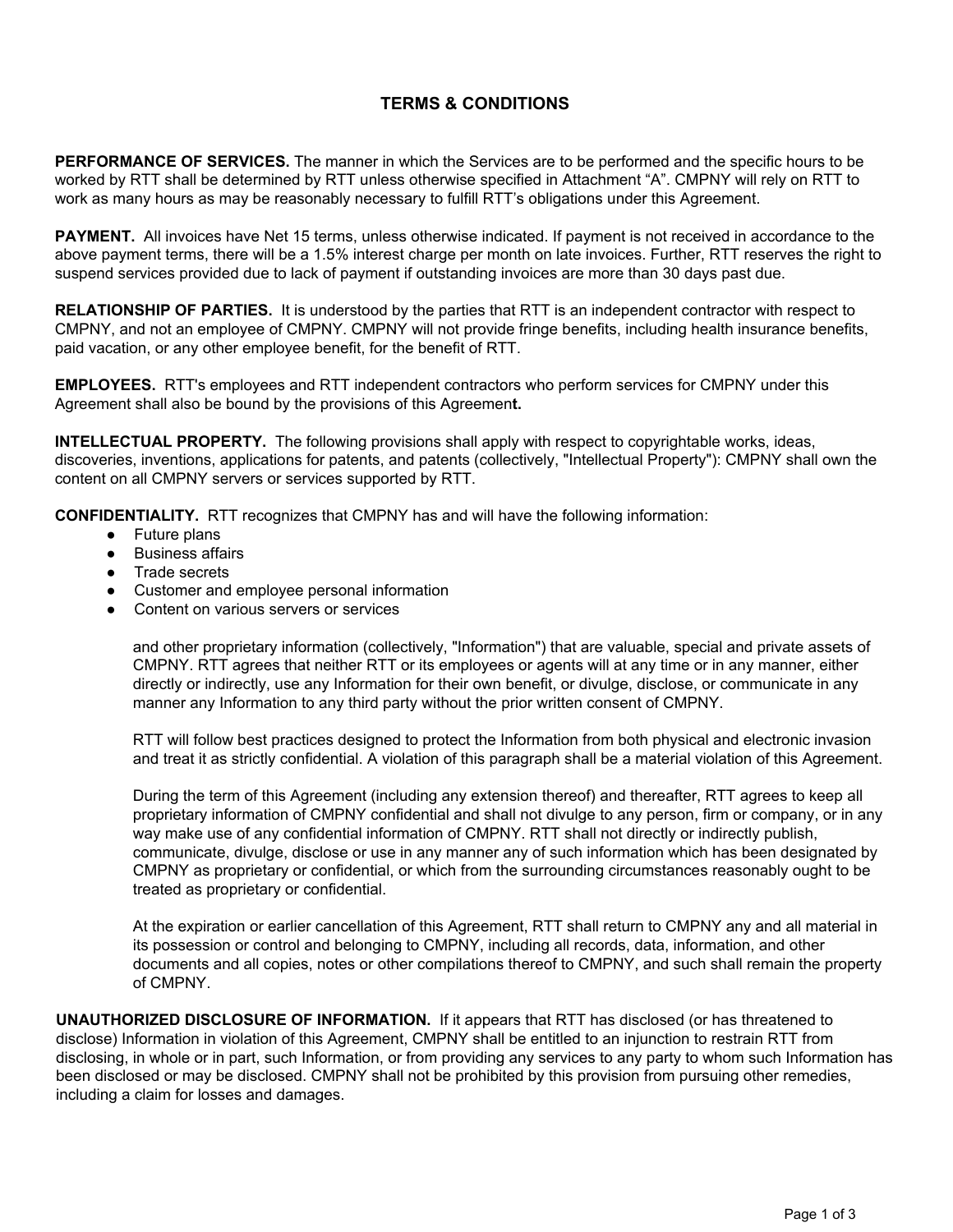**CONFIDENTIALITY AFTER TERMINATION.** The confidentiality provisions of this Agreement shall remain in full force and effect after the termination of this Agreement.

**RETURN OF RECORDS.** Upon termination of this Agreement, RTT shall deliver in good and usable condition all records, notes, data, memoranda, models, information, software and equipment of any nature that are in RTT's possession or under RTT's control and that are CMPNY's property or relate to CMPNY's business. RTT will cooperate fully with CMPNY to transfer all software, information, and data to another server owned by CMPNY or by its agent. RTT will provide full technical support to insure a smooth transition.

**NOTICES.** All notices required or permitted under this Agreement shall be in writing and shall be deemed delivered when delivered in person or deposited in the United States mail, postage prepaid, addressed as follows:

**RTT:**

RoundTable Technology P.O. Box 2313 Lewiston, ME 04241-2313

Such address may be changed from time to time by either party by providing written notice to the other in the manner set forth above.

**ENTIRE AGREEMENT.** This Agreement contains the entire agreement of the parties and there are no other promises or conditions in any other agreement whether oral or written. This Agreement supersedes any prior written or oral agreements between the parties.

**AMENDMENT.** This Agreement may be modified or amended if the amendment is made in writing and is signed by both parties.

**SEVERABILITY.** If any provision of this Agreement shall be held to be invalid or unenforceable for any reason, the remaining provisions shall continue to be valid and enforceable. If a court finds that any provision of this Agreement is invalid or unenforceable, but that by limiting such provision it would become valid and enforceable, then such provision shall be deemed to be written, construed, and enforced as so limited.

**WAIVER OF CONTRACTUAL RIGHT.** The failure of either party to enforce any provision of this Agreement shall not be construed as a waiver or limitation of that party's right to subsequently enforce and to compel strict compliance with every provision of this Agreement.

**INDEMNIFICATION / HOLD HARMLESS.** CMPNY irrevocably covenants, promises and agrees to indemnify RTT and to hold RTT harmless from and against any and all losses, claims, expenses, suits, damages, costs, demands or liabilities, joint or several, of whatever kind or nature which RTT may sustain or to which RTT may become subject arising out of or relating in any way to acts, errors, and/or omissions on the part of CMPNY, by its employees or agents other than RTT, concerning the conduct, actions or content of CMPNY's servers. Such indemnification shall include reasonable attorneys' fees, costs and expenses actually incurred in defending against or enforcing any such losses, claims, expenses, suits, damages or liabilities.

**FORCE MAJEURE.** CMPNY agrees that RTT shall not be liable for any (i) losses; (ii) damage, including consequential damages; (iii) detention; (iv) delay or failure to perform in whole or in part resulting from causes beyond the control of RTT, including but not limited to acts of God; fires; strikes; insurrections; riots; embargoes; delays in transportation; inability to obtain supplies; or requirements or regulations of the United States government or any other civil or military authority. Delays or nonperformance excused by this provision shall not excuse payment of any amount due hereunder owed at the time of the occurrence.

**GENERAL LIABILITY COVERAGE.** RTT carries comprehensive commercial general liability insurance in an amount of not less than \$1 million per occurrence. RTT shall furnish CMPNY with a certificate of insurance indicating current coverage upon request.

**NO ASSIGNMENT.** RTT is acknowledged and agreed that CMPNY relies upon RTT's specific background and apparent expertise with respect to the subject matter of this Agreement as inducement and consideration to enter into this Agreement. Without the other party's express written consent, neither party may assign this Agreement in whole or in part to any third